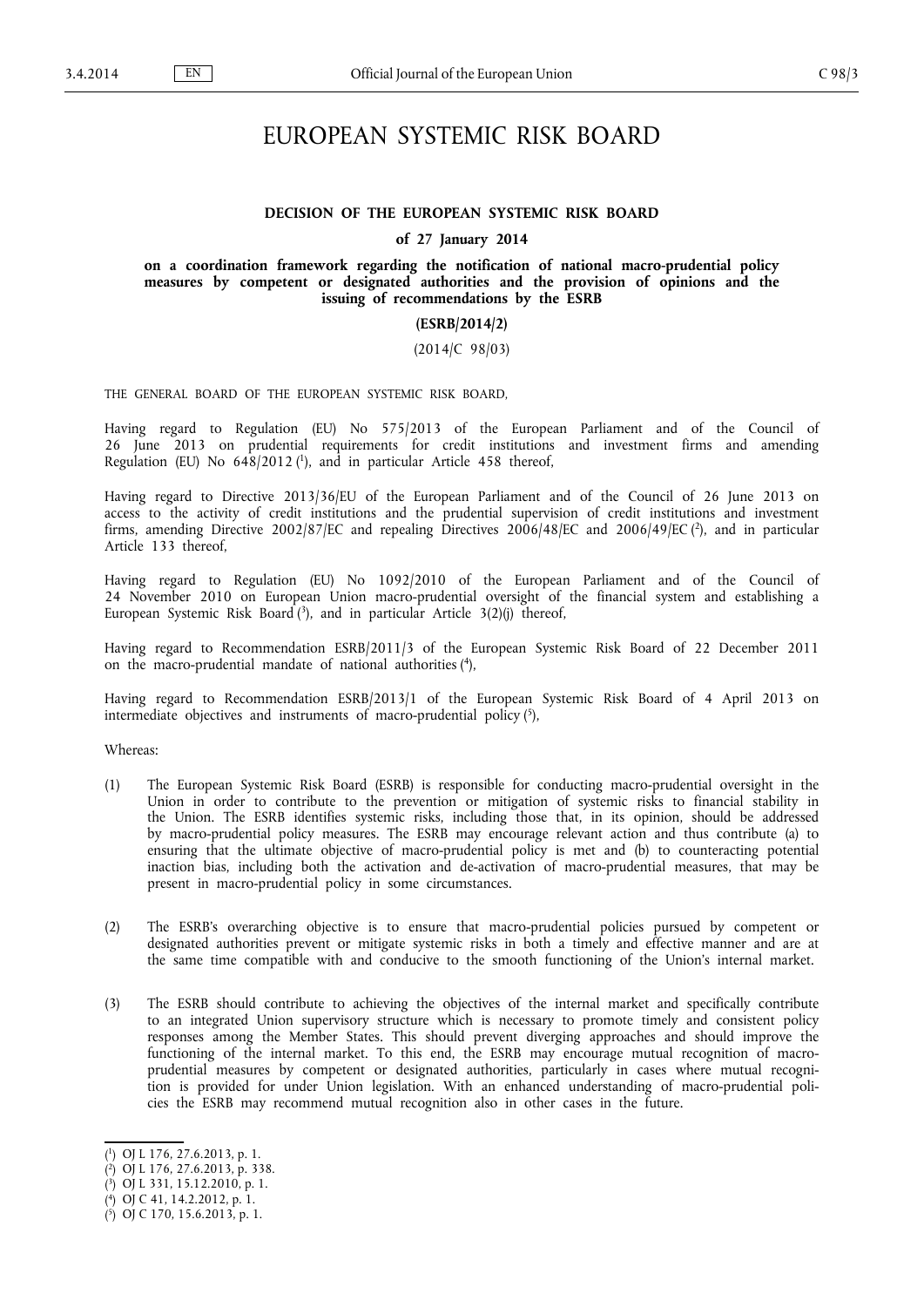- (4) In accordance with its mandate, the ESRB will liaise with international financial organisations and macroprudential authorities in third countries and will assess the need for Union-wide macro-prudential policy responses to systemic risks and macro-prudential policies in third countries.
- (5) The new Union banking regulatory framework contains two separate legislative instruments: Directive 2013/36/EU(hereinafter the 'Capital Requirements Directive' (CRD)) and Regulation (EU) No 575/2013(hereinafter the 'Capital Requirements Regulation' (CRR)). The provisions of the CRD are less prescriptive than those of the CRR. Therefore, Member States have a high degree of flexibility to apply macro-prudential instruments based on the CRD, for example, the various capital buffers. By contrast, the macro-prudential instruments provided for in Article 458 of the CRR do not offer the same degree of flexibility. Their use by national authorities is subject to a particular procedure, which at the same time sets out the scope of application.
- (6) The CRD and the CRR lay down several notification requirements that competent or designated authori ties need to observe in relation to the ESRB in the context of macro-prudential supervision, in particular in the following provisions: Articles 129(2), 130(2), 131(7), 131(12), 133, 134(2), 136(7) and 160 of the CRD as well as Article 99(7) and Article 458 of the CRR.
- (7) Pursuant to Article 133 of the CRD and Article 458 of the CRR, the ESRB is required to provide opin ions or issue recommendations on specific macro-prudential measures within one month of receiving notification of such measures. For the purpose of delivering such opinions and recommendations, the ESRB will assess the appropriateness of the intended measures from a macro-prudential perspective based on the notification received from the respective authority and on its own analysis.
- (8) As stated in Article 458 of the CRR, the legal basis for providing such opinions requires a justification of why other prudential instruments specified in the CRD and the CRR cannot adequately address the identified systemic risk, taking into account the relative effectiveness of those measures. For this purpose, the ESRB will assess from a macro-prudential perspective the underlying rationale as well as the merit of the measures notified in terms of justification, effectiveness, efficiency and proportionality.
- (9) In its assessment, the ESRB will also consider the potential cross-border implications of notified measures, and, if deemed necessary, may suggest certain amendments to the measures notified in order to mitigate potential negative spillover effects within the context of the Union internal market. However, the ESRB will focus on the overall net benefits of macro-prudential measures from a financial stability perspective.
- (10) The ESRB will also contribute to the coordination and the development over time of coherent and consistent macro-prudential policy responses to systemic risks in the Union, thus fostering a better understanding of and promoting best practices in macro-prudential policy.
- (11) Since the ESRB shall deliver its opinions or recommendations within one month of receiving a notifica tion, in accordance with Article 133 of the CRD and Article 458 of the CRR, a smooth and efficient process for assessing notified measures and delivering opinions or recommendations has to be ensured.
- (12) As important elements of such a smooth and efficient process, notifying authorities are asked to provide notifications of measures in English using the templates published by the ESRB on its website and write the notification as precisely and concisely as possible.
- (13) In addition, to allow the ESRB Secretariat to make the necessary administrative and organisational arrangements in good time, notifying authorities are asked to inform the ESRB Secretariat informally of an imminent notification, whenever possible five ECB working days prior to submitting the notification.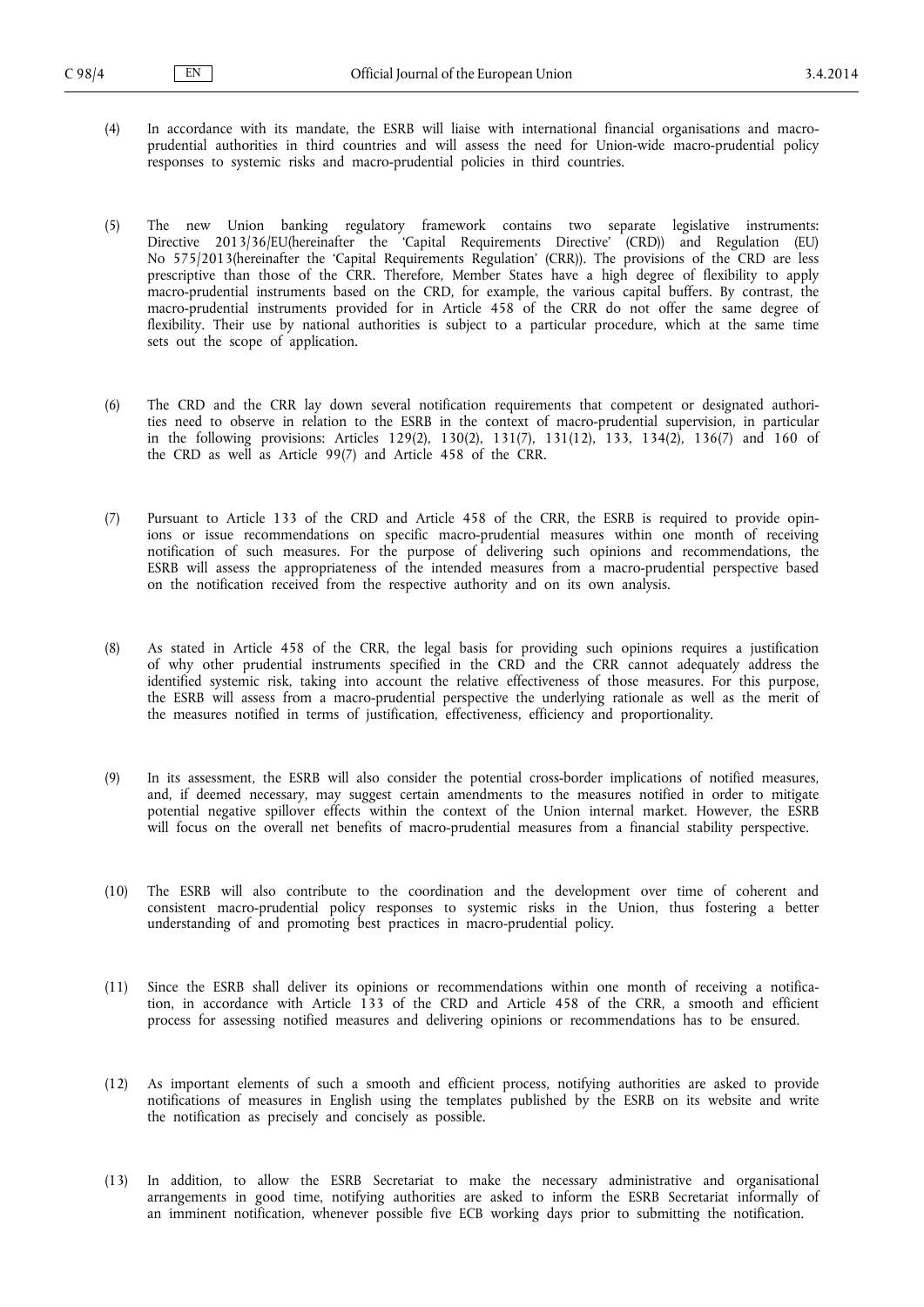(14) This Decision establishes commonly accepted efficient procedures by the members of the ESRB's General Board. By virtue of the publication of this Decision in the *Official Journal of the European Union*, national macro-prudential authorities and other relevant national bodies not represented on the ESRB's General Board are informed on the procedures by which the ESRB will provide opinions or issue recommenda tions on macro-prudential policy measures adopted by competent or designated authorities. However, this Decision does not create any legally binding obligation beyond those pursuant to legal acts of the Union,

HAS ADOPTED THIS DECISION:

### *Article 1*

## **Subject matter**

This Decision establishes a common procedural framework regarding the provision of opinions and issuing of recommendations by the ESRB in accordance with the CRD and the CRR. Such opinions and recommendations shall be produced in accordance with this Decision.

## *Article 2*

## **Definitions**

For the purposes of this Decision, the following definitions shall apply:

- (1) 'notification' means any notification to the ESRB by competent or designated authorities, including the ECB pursuant to Article 9 of Council Regulation (EU) No 1024/2013 (<sup>1</sup>), in accordance with Article 133 of the CRD and Article 458 of the CRR;
- (2) 'opinion' means any opinion to be provided by the ESRB within one month in accordance with Article 133 of the CRD and Article 458 of the CRR;
- (3) 'recommendation' means any recommendation to be issued by the ESRB within one month in accordance with Article 133(14) of the CRD;
- (4) 'macro-prudential policy measure' means any decision regarding measures by competent or designated authorities, which shall be notified to the ESRB in accordance with Article 133 of the CRD and Article 458 of the CRR, on which the ESRB shall provide an opinion or issue a recommendation in accordance with points (1) to (3).

## *Article 3*

#### **Notification to the ESRB**

1. Article 3 shall apply to any notification within the meaning of Article 2(1). It shall not create any legally binding obligation beyond those pursuant to legal acts of the Union.

2. To ensure a smooth and efficient process, the notifying authorities are asked to submit notifications in English. Where the ESRB has published a notification template, the notifying authorities are requested to use such template when making a notification. The ESRB shall publish such templates on its website.

3. The notification shall contain all relevant information in accordance with the respective requirements under the CRD and the CRR. It should be written as precisely and concisely as possible.

Unless non-publication is specifically requested by the notifying authority or otherwise deemed necessary by the ESRB for reasons of financial stability, notifications shall be made public by the ESRB three months after the day of receipt.

# *Article 4*

#### **ESRB opinions and recommendations**

1. Article 4 shall apply to all opinions and recommendations within the meaning of Article 2(2) and (3).

<sup>(</sup> 1 ) Council Regulation (EU) No 1024/2013of 15 October 2013 conferring specific tasks on the European Central Bank concerning policies relating to the prudential supervision of credit institutions (OJ L 287, 29.10.2013, p. 63).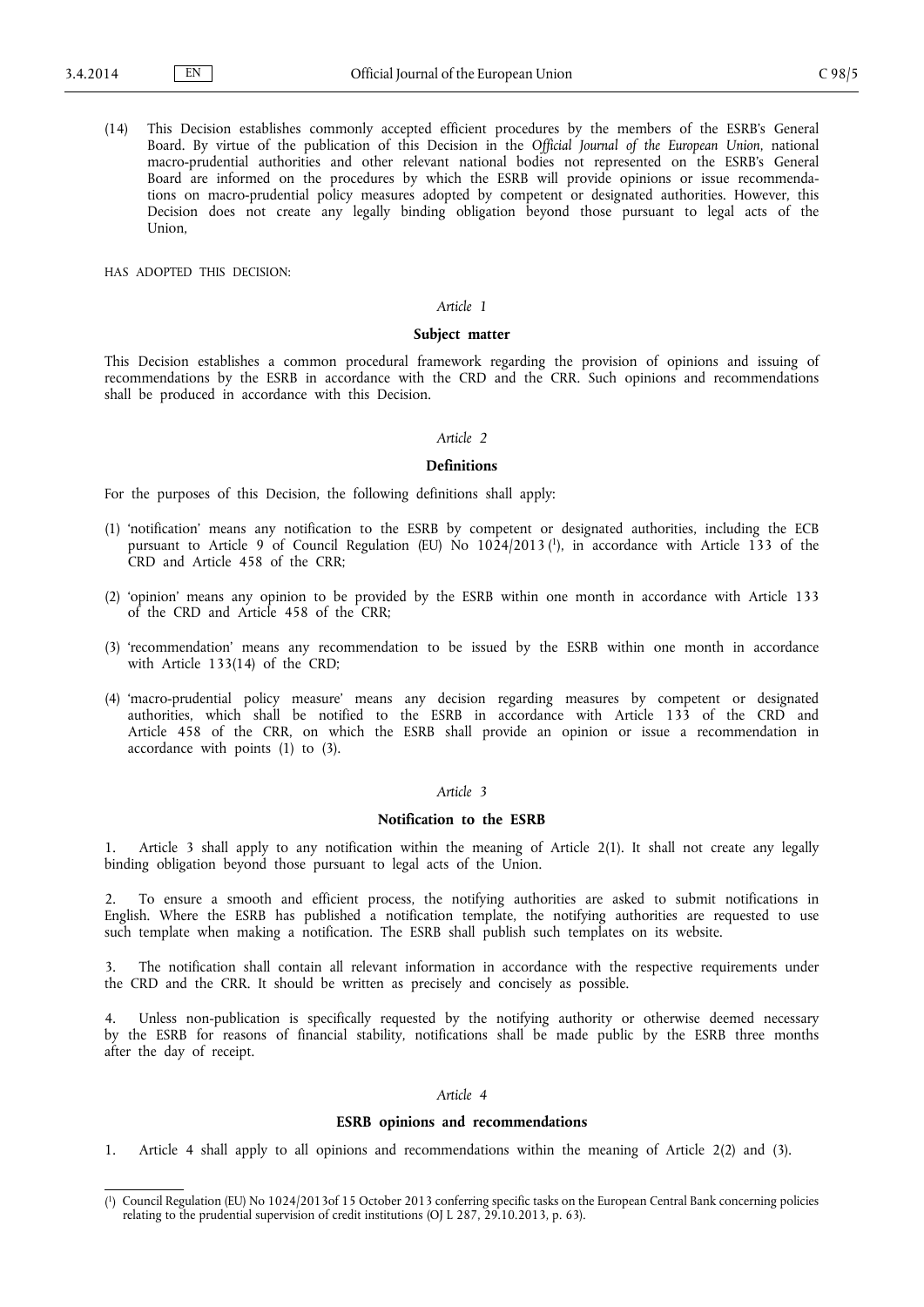2. If, despite a request by the ESRB to the notifying authorities for further information, the notification and information received in case of further clarification do not contain all relevant information needed to assess the appropriateness of the intended measure, including its compliance with the respective requirements under the CRD and the CRR, the ESRB may provide an opinion stating that it is not possible to assess conformity with the CRD and CRR requirements. The ESRB may also provide a negative opinion or issue a negative recommen dation, as the case may be.

3. Once a notification is received pursuant to Article 133 of the CRD or Article 458 of the CRR, the ESRB Secretariat shall immediately submit it to all Members of the General Board and to all members of the Assessment Team as defined in Article 5 via Darwin using the confidentiality procedure.

4. Within five ECB working days following the day of receipt of a notification in accordance with paragraph 3, each Member of the General Board may raise with the ESRB material concerns regarding negative externalities in the sense of adverse cross-border spillover effects of the macro-prudential policy measure notified. To ensure a smooth and efficient process, Members are asked to raise such material concerns in English. Members shall provide all relevant information needed to assess the appropriateness of such material concerns as part of the assessment pursuant to paragraph 5 as precisely and concisely as possible.

5. Within 12 ECB working days following the day of receipt of a notification in accordance with paragraph 3, the Assessment Team shall prepare an assessment of and a draft opinion or recommendation on the macroprudential policy measure regarding its appropriateness in accordance with the respective requirements under CRD and CRR from a macro-prudential and financial stability perspective. The Assessment Team shall take due account of appropriate material concerns raised with the ESRB pursuant to paragraph 4.

6. As soon as it is finalised by the Assessment Team, the ESRB Secretariat shall immediately submit the draft opinion or recommendation, via Darwin using the confidentiality procedure, to all Members of the General Board for consideration under the written procedure. Within four ECB working days following the day of submission Members of the General Board may provide comments on the draft opinion or recommendation prior to taking a General Board decision.

Within two ECB working days following the day by which comments of Members of the General Board were due, the Assessment Team will consider whether the draft opinion or recommendation should be revised in light of those comments and will submit, via the ESRB Secretariat, the final draft opinion or recommenda tion to the General Board.

8. Based on the assessment and draft prepared by the Assessment Team, the General Board shall take a deci sion on the draft opinion or draft recommendation. Unless a General Board meeting is convened in accordance with the Rules of Procedure of the ESRB, the decision by the General Board shall be taken by way of written procedure, in which case the Members of the General Board shall be given at least five ECB working days to cast their vote. The decision by the General Board shall be taken, at the latest, at least one ECB working day prior to the expiry of the one-month period specified in Article 133 of the CRD or Article 458 of the CRR.

9. Unless non-publication is specifically requested by the notifying authority or otherwise deemed necessary by the ESRB for reasons of financial stability, the ESRB opinion or recommendation shall be made public by the ESRB three months after approval or rejection of the macro-prudential policy measure in accordance with the provisions of the CRD and the CRR. Until the expiry of this three-month period, such opinion or recommendation shall be non-public and confidential.

# *Article 5*

#### **Assessment Team**

1. An Assessment Team shall be established as a permanent sub-structure under the Advisory Technical Committee. It shall prepare assessments of and draft opinions or recommendations on macro-prudential policy measures. Members and observers of the Assessment Team shall have a sufficient level of seniority, both from a technical and a policy perspective.

2. Permanent members of the Assessment Team shall comprise two representatives from the ESRB Secretariat, one representative from the ECB, one representative from the Single Supervisory Mechanism (SSM) and nine representatives each representing a national central bank (NCB) of a Member State (hereinafter the 'nine repre sentatives') as provided for in paragraph 8.